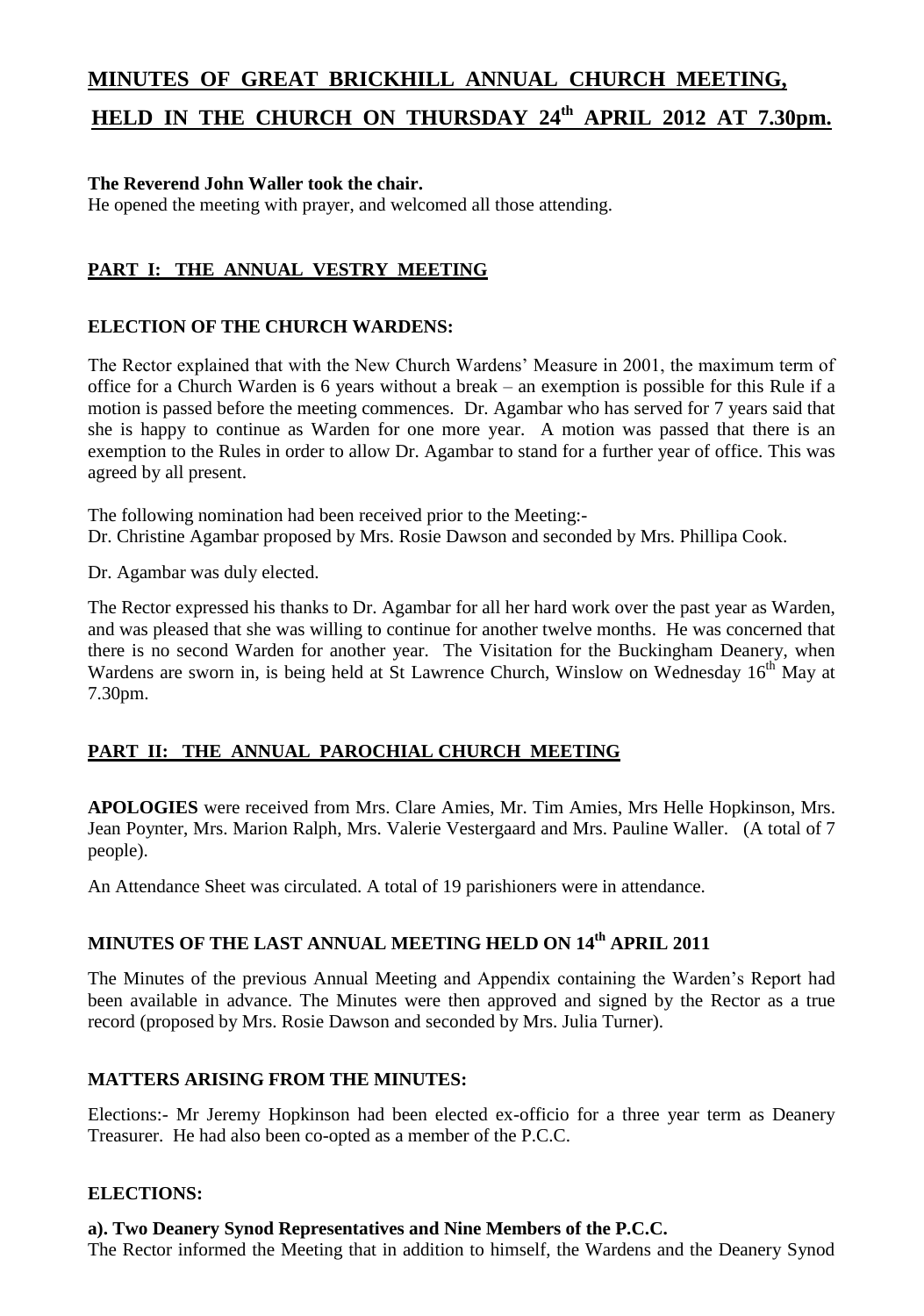representatives, the number of P.C.C. members allowed for the size of our Electoral Roll is 9. At the Annual Parochial Church Meeting in 2004 provision was made for the annual appointment of representatives on the P.C.C. There is also facility for two people to be co-opted on to the P.C.C. At the first PCC Meeting after the Annual Meeting it has been the custom to co-opt Mr. Neil Cook, the Treasurer.

All current members of the P.C.C. were willing to continue – the Rector thanked them for their help during the last year and was pleased that they were willing to serve again. There were also three new Nominations for the P.C.C. Details of all the Nominations, received prior to the meeting:-

| Name of Nominee:    | Proposed By:             | Seconded By:             |
|---------------------|--------------------------|--------------------------|
| Simon Bennett       | Phillipa Cook            | Christine Agambar        |
| Phillipa Cook       | <b>Christine Agambar</b> | David Duncombe           |
| <b>Robin Dawson</b> | <b>Frank Kinsey</b>      | Anne Humphreys           |
| Rosie Dawson        | David Duncombe           | <b>Marion Ralph</b>      |
| David Duncombe      | Rosie Dawson             | Phillipa Cook            |
| Jeremy Hopkinson    | Helle Hopkinson          | Phillipa Cook            |
| Kay Seaman          | <b>Robin Dawson</b>      | <b>Betty Kinsey</b>      |
| Julia Turner        | <b>Robin Dawson</b>      | Kay Seaman               |
| <b>Joy Wilson</b>   | Simon Bennett            | <b>Christine Agambar</b> |

As the number of Nominations was nine there would not need to be an election. All nine people were duly elected to serve on the PCC. The Rector welcomed Mrs Joy Wilson onto the PCC and thanked Mr. Robin Dawson and Miss Kay Seaman for re-joining.

The Rector explained that the Deanery Synod Representatives (Mrs. Clare Amies and Mr. Valerie Beardmore-Baldwin) were elected in 2011 for a period of three years and so had two more years to run.

# **b). Appointment of Independent Examiner for 2012.**

The Treasurer said that Mr. David Beatty had acted as Independent Examiner for the current year as was willing to continue. Proposed by Dr. Christine Agambar and seconded by Miss Kay Seaman, Mr. Beatty was duly appointed as Independent Examiner for 2012.

# **c). Sidesmen.**

The Rector gave the names of those who currently serve as Sidesmen. Mrs. Juliet Bennett was willing to be added to the list. Following a proposal by Mr. David Middleton, seconded by Mrs. Jeremy Hopkinson, all the Sidesmen on the current list, plus Mrs. Bennett were elected for the forthcoming year.

### **RESOLUTION FOR DETERMINING NUMBER OF PCC MEMBERS:**

The Rector explained that the number of PCC Members depends on the number on the Electoral Roll:- up to 50 on Roll – 6 members;  $51 - 100$  on Roll – 9 members. Approval can be given for the following year to vary the number of PCC members, if the Electoral Roll falls below 50.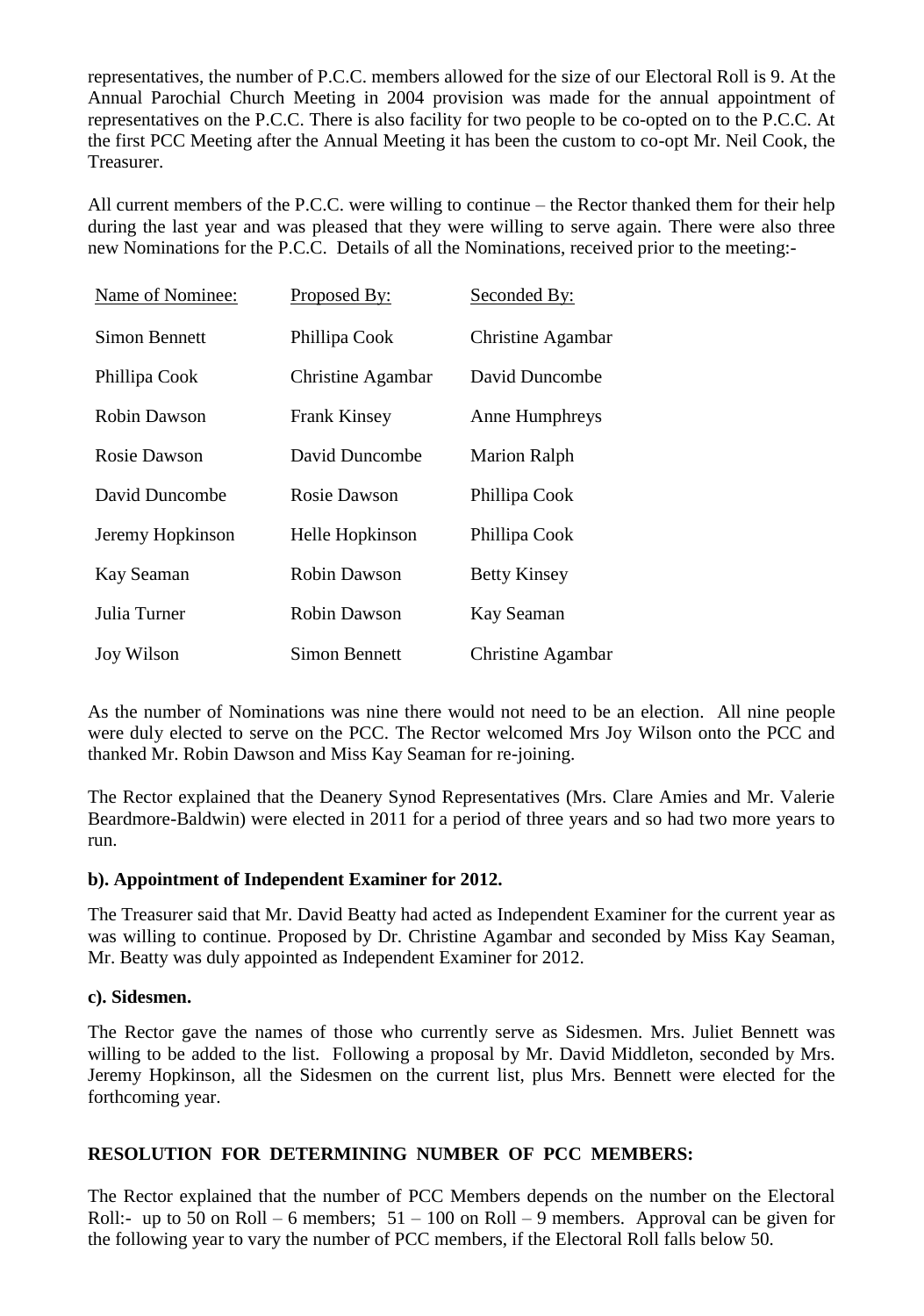As the number on the Electoral Roll is just over 50, the following resolution was put to the meeting for determining the number of P.C.C. members to be elected at the Annual Meeting from 2013 onwards:-

In accordance with Rule  $14(1)(g)$ , should the number on the Electoral Roll be in the band "up to" 50", the number of lay representatives to be elected at the following year's annual meeting be varied from 6 to 9 (as per the prescribed formula for the Electoral Roll band "51-100").

Proposed by Mr. Alan Poynter, seconded by Mrs. Rosie Dawson – passed unanimously.

# **REPORTS:**

Detailed reports had been prepared and included in the written Annual Report and Accounts for the year to December 2011. Key points from those reports and updates from the start of 2012 were presented to the Meeting.

# **(a). Wardens including Fabric.**

Dr. Christine Agambar presented the Warden's report:-

1. This time last year I was very uncertain how 2011 would turn out because I was very anxious about being the only Church Warden. How would I cope without Julia? However, my anxiety soon receded because I have received overwhelming support from so many friends and I hope that the care and day-to-day management of the church fabric and the support that I have been able to give to John haven't been seen to be wanting in any way. I am particularly grateful to one particular person who has acted as a sort of unofficial Warden and has been trained in hymn numbers and candle and urn management!

2. On your behalf I would like to thank our Rector. I feel that it has been a very significant year for John's ministry because we have welcomed many regular and new worshippers to services and we have rejoiced in his recent Pilgrimage to the Holy Land, which has given John a newfound spiritual strength and energy. Thank you, also to Jeremy and Phillipa for your lay leadership of services and to the many visiting clergy during the year.

3. It has been a good year for the church building. We have had no major disruption of any kind. The building is dry, warm, clean and tidy. One small problem arose when the path light failed and also tripped out the main (and newly installed) mother fuse board. The new electrical management board allows for no leaking of electricity to earth, however slight, and the path light has had to be rewired. This work has been completed and the light is now connected to a time switch in the cellar. This allows the light to be on for visitors arriving as well as leaving the church after dark. This year the Christmas lights were put up round the Church Tower and along the path. They were sort of successful but improvements could be made this year. The lights on the Tower could be seen from far and wide.

4. I was made aware at Christmas, by one of our most accomplished organists, that there was some worrying wear apparent on the keyboards of the organ. The PCC undertook to have an assessment made of the organ together with a management programme for restoring those parts that need attention. The inspection revealed far less wear than we had feared but there will be a need to introduce a staged restoration programme, which will cost money, but we will be able to tackle it slowly and raise the money as we go. Peter Moorse has kindly said that he will act as our consultant and give us a second opinion on the work that is proposed. The church received a most welcome gift of a new-to-us piano. The old piano (that is a good playing instrument) has a rapidly deteriorating case riddled with woodworm and lost its two back legs during the year.

5. Our whole church community was hugely saddened at Christmas by the news that Sir Philip Duncombe had died. We have yet to come to terms with his loss – he was so much a part of this church and its community. His Memorial Service brought everyone together, in the village and beyond, to give him a fitting and joyful farewell. The service was a true celebration of his life and work and our church was "on show" like never before.

6. We held a number of special services during the year to celebrate notable dates in the church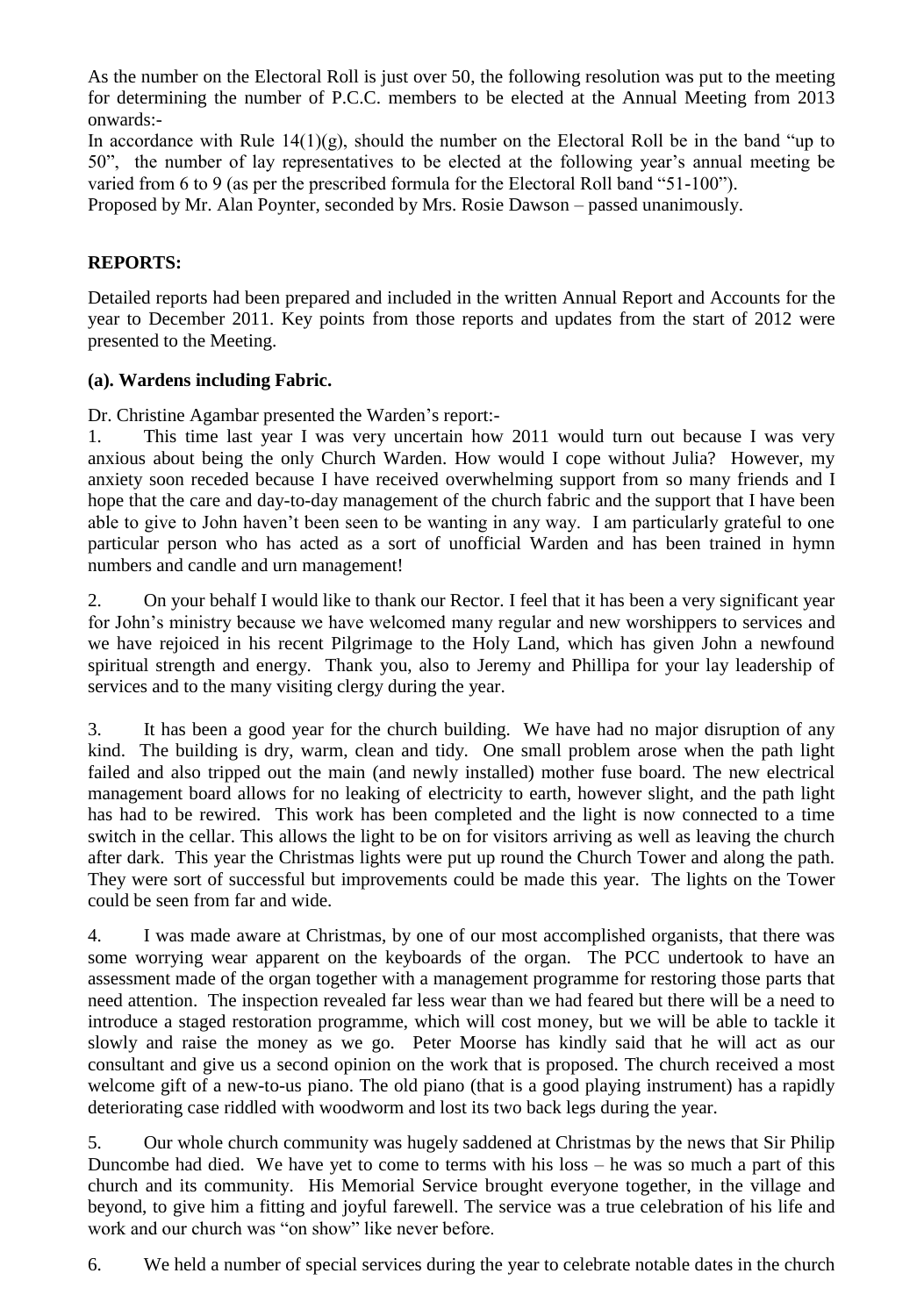calendar – many of which gave us an opportunity to have a bit of a party. Of note was the month of services in October to celebrate the publication of the King James' Bible culminating in a Songs of Praise, which was very well attended. We also held a Charity Evensong at Christmas.

7. There were three major events held in the Church during the year and together they raised over £5000 for church funds. Each was more successful than the similar event held in previous years. They were in date order: The performance of the Messiah Concert; The Spirit of Christmas Bazaar and the Snowdrop Walk. Thank you to everyone who worked so hard to raise the profile of the church in the village and beyond.

8. The regular pattern of weekly services every month has continued with one small change: the Prayer Book Communion Service on the first Sunday of the month has been moved to 11am from 9.30am to enable the service to be attended by a wider group of worshippers and to enable the Rector to lead the service on alternate months. This change did not receive universal approval at first but has now settled down and is accepted by most. All services are reasonably well attended. The best-attended service of the month is the Family Service on the fourth Sunday. The congregation for this service has grown with the regular attendance of an increasing number of families with small children, which is particularly pleasing. The numbers attending Evensong on the second Sunday of the month have been declining and we need to consider why that might be.

9. I will continue to work to the best of my ability to ensure that the church meets the needs of its community of friends and provides a welcoming environment in every sense to ensure that worshippers of all ages want to return again and again. To this end, we are keeping the wire porch doors open during the day and in the coming year I plan to improve the signage to welcome people into the church.

Mrs. Julia Turner thanked Dr Agambar for her work as Warden and said that she and others will continue to help with the duties.

Miss Kay Seaman raised concern over the wire gates being left open as birds could fly into the church and leaves could blow into the porch. The Rector said that with the wire gates shut it looks as if the church is locked when it is actually open.

# **(b). Treasurer Including Adoption of Accounts.**

The Treasurer started his report by saying that the wording for Gift Aid Declarations is about to change. Any unused Gift Aid envelopes should be used up first – new envelopes would be arriving soon.

Copies of the Annual Report had been distributed in advance of the Meeting. The Treasurer, Mr. Neil Cook, presented the Accounts and referred to the "Review of the Accounts" section in the Annual Report.

The Treasurer explained that as the income of the Church is under £100K there is an exemption from having to register separately with the Charities Commission. This ruling may change in due course.

He added that the daily running costs of the Church remains in the region of £88 per day, excluding any major restoration costs. The total of disbursements to all charitable causes during the year represents approximately 16% of the Income Received (excluding Assignables) for the year.

The Rector said that he was really pleased that in 2011 the Parish Share had been paid in full – in 2010 there had reluctantly been a shortfall in the amount of the Parish Share paid. Three of the four churches in the Benefice had been able to pay the full amount of the Parish Share. He added his thanks to everyone for their direct giving and for the fundraising events. Meeting the commitment of the Parish Share is not easy.

Adoption of the Annual Report and Accounts was proposed by Mr. Simon Bennett and seconded by Mr. Robin Dawson. The report was unanimously accepted.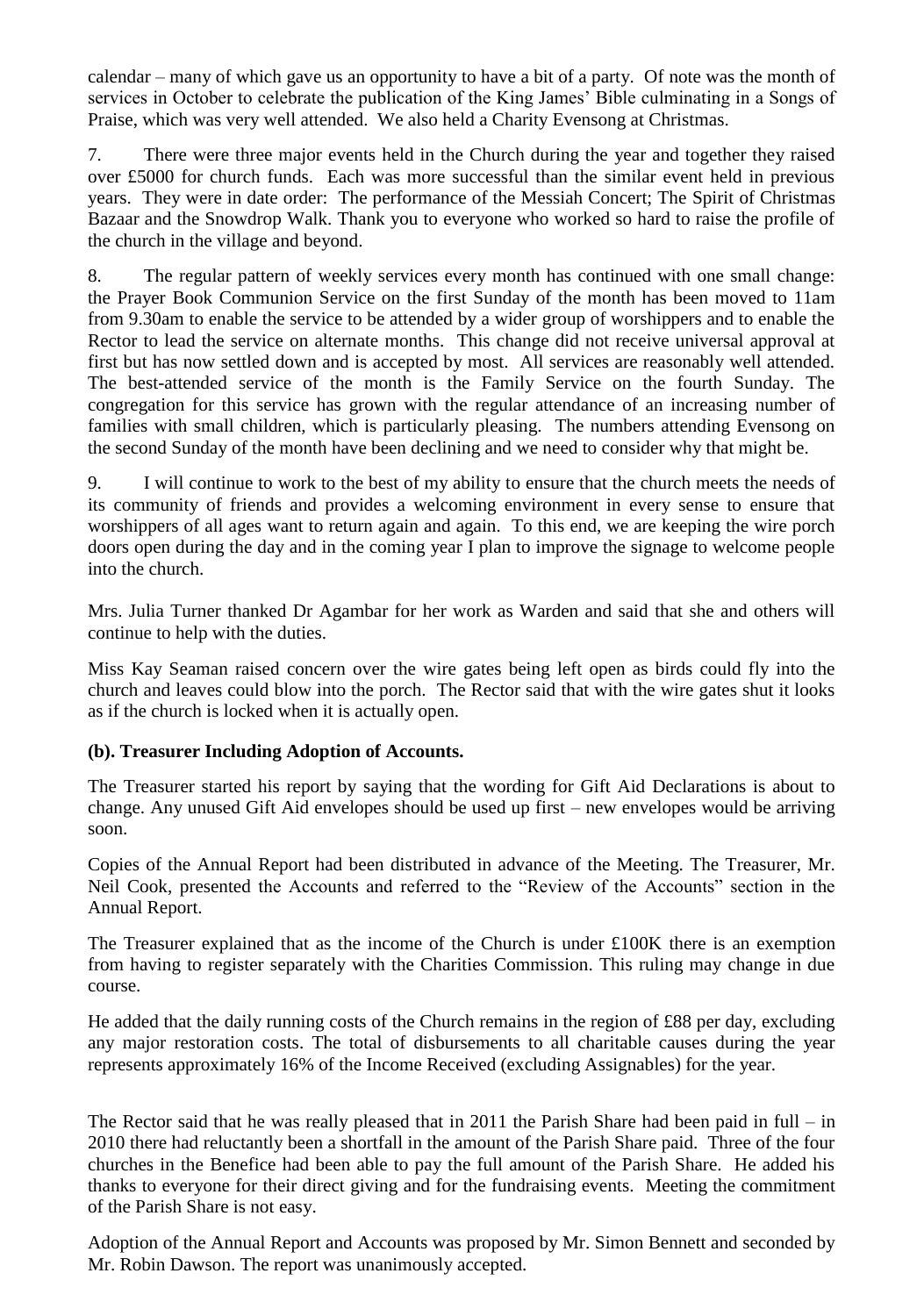The Rector thanked the Treasurer for his presentation of the Accounts and for his work as Treasurer.

## **(c). Fundraising Committee.**

Mr. Jeremy Hopkinson said that the members of the Fundraising Committee are:- Dr. Christine Agambar, Mrs. Rosie Dawson, Mr. David Duncombe, Mrs. Julia Turner and himself. Three or four meetings had been held and discussed the following issues:

- 1). Making plans for regular fundraising events in most, if not all, months
- 2). Agreeing to be better at communicating with supporters of the church
- 3). Improving on our thanking of donors and introducing the idea of an informal friends group
- 4). Thoughts about encouraging legacy giving by parishioners

5). Making the church building a more welcoming place during the week when it is unattended by church members.

There was discussion about the fundraising events and what the funds are used for. The Plant Fayre, Snow Drop Walk and Christmas Bazaar proceeds have been used for General Funds as there is a need to pay our Parish Share and cover our costs. Fundraising for St Mary's 2000 goes into a Restricted Fund and hence there is a restriction on what that money can be used for. It is uncertain at present what funds will be required for St Mary's 2000 as it will depend on what we want to do. The Rector said that as there is no concrete focus for St Mary's 2000 the opportunity has been taken to focus on General Funds.

It was pointed out that St Mary's 2000 was started 16 years ago – there was a desperate need for toilet facilities and we should be getting somewhere on the project by now, given that there are funds available.

### **(d). Deanery Synod.**

Mr. Jeremy Hopkinson referred to the Deanery Synod section in the Annual Report and said that there was nothing to add.

The Rector said that the Bishop of Oxford is asking every parish to engage in Mission Action Planning over 5 years. At the Deanery Synod meeting in November each benefice will give a presentation saying what each of their parishes are doing. While this is a paper exercise for the diocese it will be helpful for us – there will be open discussion within the parish as we move towards the deadline date.

The two elected Synod Representatives who serve a three-year term are Mrs. Clare Amies and Mrs. Valerie Beardmore-Baldwin.

### **(e). Electoral Roll.**

Mr. Jeremy Hopkinson referred to the Electoral Roll section in the Annual Report. There were 50 on the Roll at the end of the year and as of today, there are 52 on the Electoral Roll.

Every six years the Electoral Roll has to be re-formed – this will happen next year, when everyone will be required to complete a new Electoral Roll Form.

Asked if the number on the Electoral Roll had an effect on the Parish Share, Mr. Hopkinson said that the number on the Electoral Roll is one of the factors used in the calculation. There is a complex formula to determine the amount that each deanery has to pay to the diocese, and a different basis is used to determine how that deanery Share is divided between the individual parishes.

### **(f). High Ash School.**

Mrs. Joy Wilson had written the item for the Annual Report. She gave the following report:

Mrs. Wilson referred to much of what is in the written report and said that the Governors are committed to keeping High Ash as a Church of England School. They take the spiritual development very seriously. There are a lot of visits done, lots of opportunities for the children. There is a genuine invitation from the school for anyone from the parish to visit the school.

The Rector added that having had a conversation with Mrs. Louise Eaton, the Head Teacher, there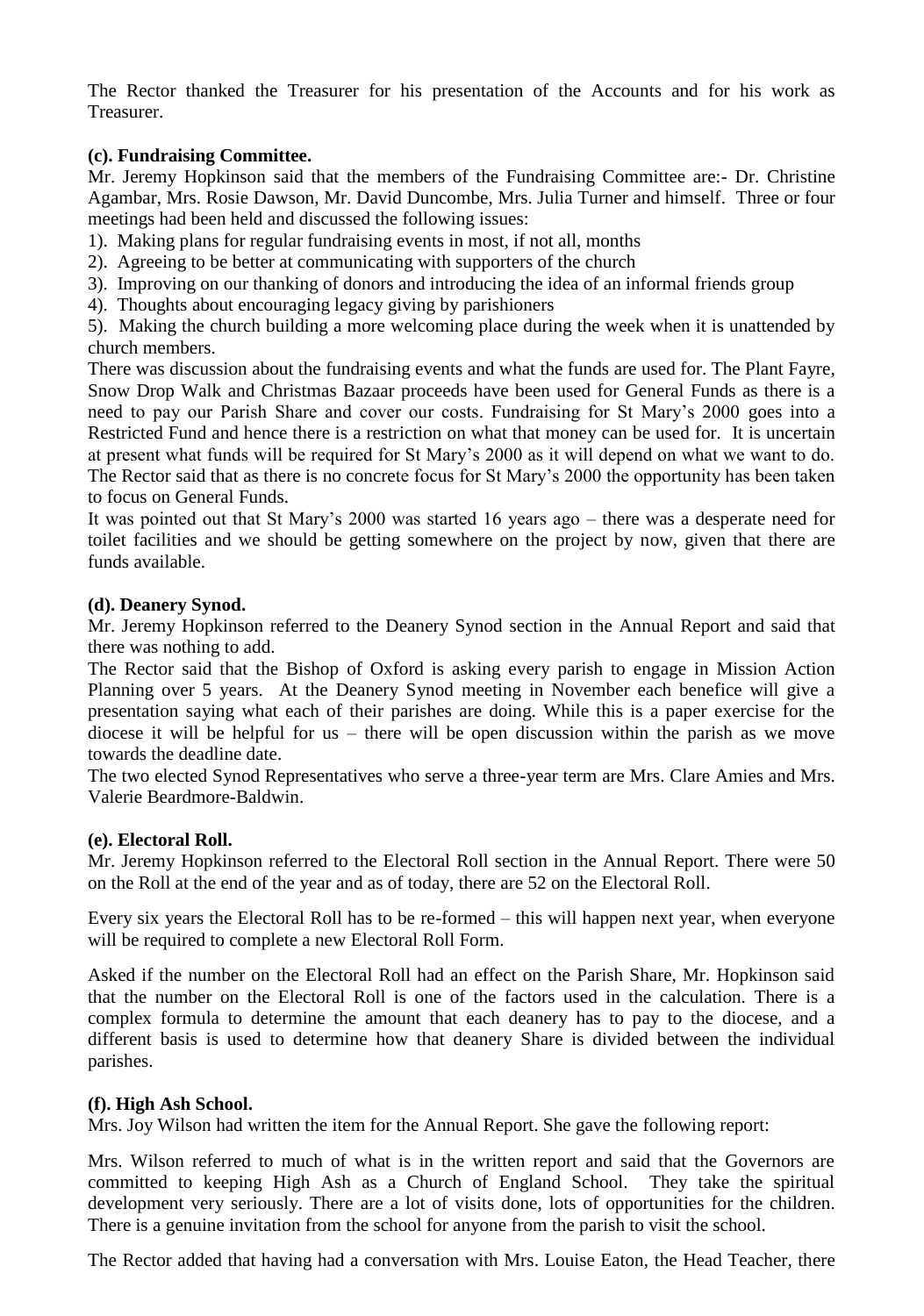were interesting ideas to use the church during the 2013 Holy Week – setting up prayer stations etc. Preliminary work would be done at the school on Monday, setting up in the church on Tuesday and then the church open for all the school to visit on Wednesday. The arrangements/decorations in the church will therefore be different during Holy week next year. The Rector also added that next year there may be a repeat of the POP Connections that was done a few years ago. The children practice, sing and record songs and then have a concert in the church. The project can only go ahead if it is funded by the school and/or church. The PCC may be asked to help out again with the funding. It had been very successful on the last occasion.

## **(g). St. Mary's 2000.**

Mrs. Rosie Dawson had prepared the item included in the Annual Report. She added that having achieved the huge restoration project was a landmark in itself. Now is a significant moment, a wonderful opportunity to plan for facilities needed for the future. The PCC are looking at all ways to do this. Preliminary plans have been done, looking at every angle as to how we can plan for the long term future – how we can serve the community, looking at all possibilities.

Miss Kay Seaman said that New Facilities project was started and then it was found that the repairs were required. English Heritage required that we did these first but we should continue with the facilities so that we have e.g. a meeting place for mothers to meet before or after school. We could make money with these new facilities – we need the facilities, a new room and adjacent facilities.

The Rector said that during the past year the PCC realized that there has been a period where there is no clear consensus of where we are going. At a recent informal meeting with a representative from the DAC (Diocesan Advisory Committee) it was clarified that things had changed since the new facilities were first envisaged, in particular what can be done within the church building. There is a need to establish what is the right way to proceed.

Mr. David Middleton said that with the difficulty in meeting the Parish Share and concentrating on that, maybe we need a new initiative – we should be pushing a bit harder to get the toilet facilities.

### **(h). Bells.**

Mr. David Middleton, the Tower Captain, presented the following report to the meeting:-

I will try to keep this brief, as, after the excitement of re-hanging the bells and the Bell Dedication Service in 2010, the life of the Great Brickhill bell-ringers has relaxed back into the routine of ringing for services, weddings and one notable funeral.

The last element of the **Bell Re-hanging Project** has now been completed, and that is the laying of our carpet in the ringing room with some very luxurious woollen carpet to protect the bell ropes, and many thanks to Val Beardmore-Baldwin for obtaining an end-of-roll deal for us. The Ringing Room now looks very smart with its oak panelling and St. Mary's Royal Blue carpet providing the background for our colourful bell rope sallies, and anyone who hasn't seen that and the new bells is very welcome to have a conducted tour, if you would like to ask. There is still on-going work to be done by the bell ringers on sound insulation in the Ringing Chamber to achieve the correct levels of sound in the Ringing Room.

### **Ringing Activities:**

We remain very short of Bell Ringers, having for our eight bells only eight ringers from the village, but we are very fortunate in having another half dozen experienced ringers who support us for practices and special ringing events, so that we have produced some good quality ringing this year, and our ringers have benefited enormously from their example and assistance. So, our thanks go to those ringers from Linslade, Leighton Buzzard and Woughton-on-the-Green who have regularly turned out to ring with us.

Last year we rang two Quarter Peals (a Quarter Peal lasts for about 50 minutes), one of which was for the Royal Wedding, and this year we have rung one Quarter Peal in February for Sir Philip Duncombe, as well as ringing the bells half-muffled for his Memorial Service. Sir Philip and Lady Rachel have always been such great supporters of the bells and the ringers, that, although with great sadness, we were nevertheless very grateful that we could mark the event with a very presentable performance on our excellent new ring of bells. Furthermore, we rang the bells on the following two Sunday afternoons for the two Snowdrop Walk events, and we rang for the School end-of-term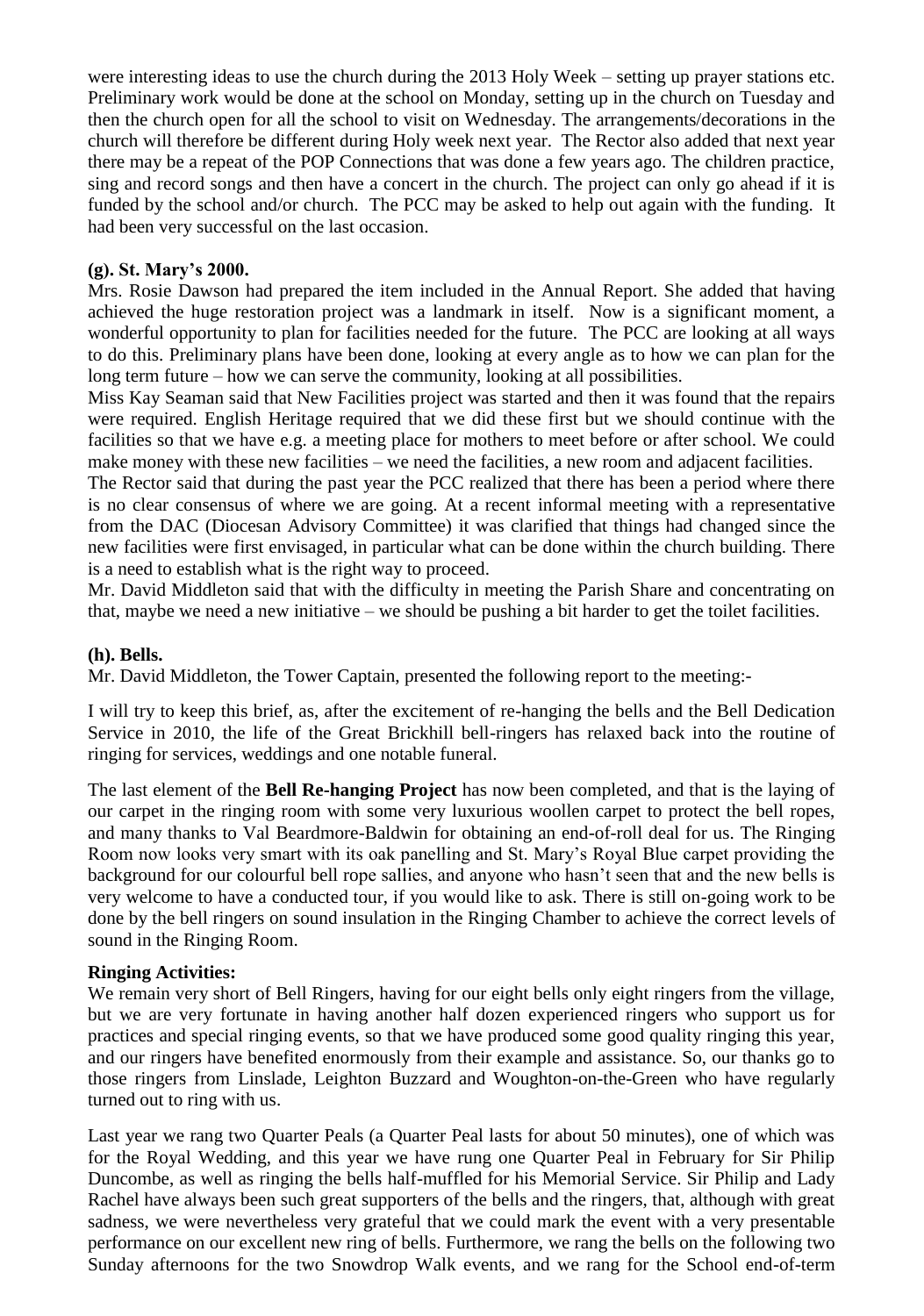service. We will try to ring another Quarter Peal for the Queen's Diamond Jubilee this year, as well as ringing more to train our own ringers, and we have yet to ring a full Peal (which lasts for nearly 3 hours, such as can be seen on the peal boards on the Vestry panelling) to mark the completion of the Bell Project, although we need more training to achieve that.

We rang for three weddings here last year, but also we provided ringing for St Mary's, Bletchley weddings, as well as their annual Church on the Green service, and this year they are asking us to ring for at least 9 events, which we will have to fit around our own four village weddings. In addition, we have received much interest for our new ring of bells, and we have welcomed a number of groups of visiting ringers from near and far, all of whom enthuse about the quality of our bells and the Ringing Room.

Finally, as we need more ringers, if you know of anyone who would like to join us and learn to ring bells, we have several very experienced ringers who will be pleased to teach you.

The Rector added that the bells were rung before the recent High Ash service and there was much interest among the children, 1-200 potential new ringers.

# **(i). Music and Choir.**

In addition to the "Music and Choir" section given in the Annual Report, Mr. Robin Dawson presented the following report:-

Once again we need to thank Jerry Breslin for taking on the role of principal Organist and Choir Master. His dedication to the cause is an inspiration to all singers. The choir is evolving along the lines of a Benefice choir, which was proposed several years ago, but never caught on until now. Bow Brickhill choir is back to ladies only. They used to practice on a Monday evening in Bow village hall. That practice now takes place in Great Brickhill. We are very grateful to the ladies of Bow who have accepted the change of venue to another village with good grace and no complaint. We in turn help with some of their services.

Another evolutionary change we are seeing is in the way people participate. At most regular choral services we have a small handful of singers that barely constitutes a choir but on special occasions we have a significant number of keen and capable singers we can call on who can deliver a big choral performance. For example Nine Lessons & Carols last Christmas had probably the biggest choir we have had for many years. We are also delighted to welcome several newcomers, regardless of vintage.

During the year "Music in the Brickhills" staged two big charity fundraising concerts. In May we sang Mozart's Requiem at All Saints in Leighton Buzzard and Handel's Messiah here in our church in September. All Saints had a capacity audience. All soloists for both concerts were amateur and members of the choir albeit augmented by friends. We are immensely privileged to live in this place at this time, to have a big beautiful church, a fantastic organ, and dozens of talented musical friends. Sharing music is a great community bond.

I would also like to thank Paul Dickens for his outstanding contribution to our services and musical events. Thanks also to our loyal friends from Danesborough who never need asking twice to sing with us. Finally I would like to add my thanks to Jan Simpson for the gift of a beautiful piano.

The Rector gave his thanks to all the choir members, to Jerry Breslin and to all the musicians.

# **(j). Youth Café.**

This item had been included in the Annual Report. Mrs. Clare Amies had sent the following update:-

Four of the teenagers joined the Alpha Course in the village last term. They are now looking to continue to meet as a group.

### **(k). Wednesday Communion & Bible Study, Thursday Group etc.**

A report on these various activities is included in the Annual Report. Mrs. Betty Kinsey gave an update for January to April:-